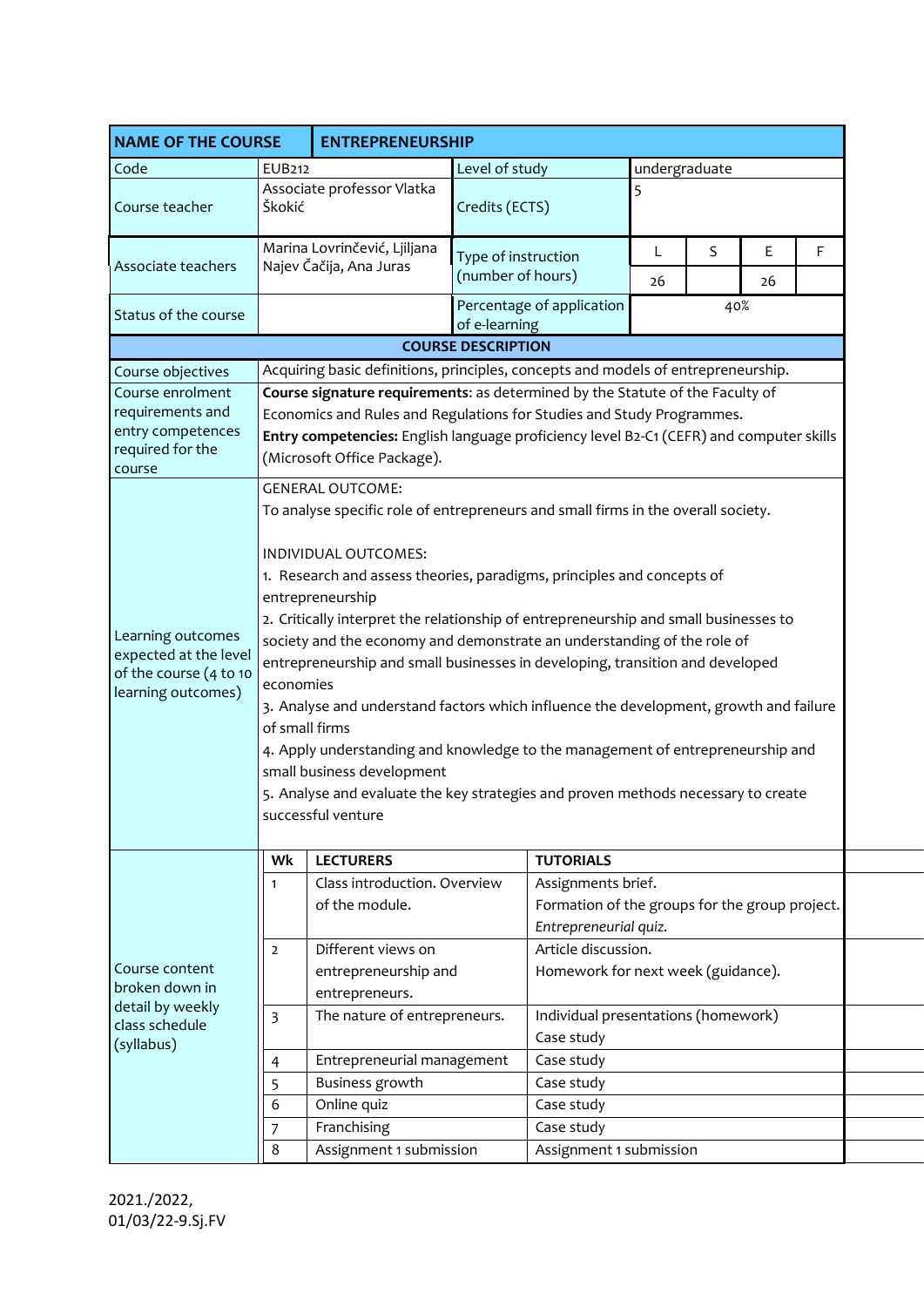|                                        | 9                                                                                                                                      | Culture and entrepreneurship                                     |                         |                                            | Case study                                                   |                                       |              |  |  |  |
|----------------------------------------|----------------------------------------------------------------------------------------------------------------------------------------|------------------------------------------------------------------|-------------------------|--------------------------------------------|--------------------------------------------------------------|---------------------------------------|--------------|--|--|--|
|                                        | 10                                                                                                                                     | Small businesses are/are not                                     |                         |                                            |                                                              | Individual assignment - presentations |              |  |  |  |
|                                        |                                                                                                                                        | examples of                                                      |                         |                                            |                                                              |                                       |              |  |  |  |
|                                        |                                                                                                                                        | entrepreneurship?                                                |                         |                                            |                                                              |                                       |              |  |  |  |
|                                        |                                                                                                                                        |                                                                  |                         |                                            |                                                              |                                       |              |  |  |  |
|                                        | 11                                                                                                                                     | Entrepreneurship can/cannot                                      |                         |                                            |                                                              | Individual assignment - presentations |              |  |  |  |
|                                        |                                                                                                                                        | be taught?                                                       |                         |                                            |                                                              |                                       |              |  |  |  |
|                                        |                                                                                                                                        |                                                                  |                         |                                            |                                                              |                                       |              |  |  |  |
|                                        | 12                                                                                                                                     |                                                                  | Lifestyle entrepreneurs |                                            |                                                              | Individual assignment - presentations |              |  |  |  |
|                                        |                                                                                                                                        |                                                                  | can/cannot jeopardise   |                                            |                                                              |                                       |              |  |  |  |
|                                        |                                                                                                                                        | economic development?                                            |                         |                                            |                                                              |                                       |              |  |  |  |
|                                        |                                                                                                                                        |                                                                  |                         |                                            |                                                              |                                       |              |  |  |  |
|                                        | 13                                                                                                                                     |                                                                  |                         | Entrepreneurs deserve/do not               | Individual assignment - overall feedback and results discuss |                                       |              |  |  |  |
|                                        |                                                                                                                                        | deserve heroic status in the                                     |                         |                                            |                                                              |                                       |              |  |  |  |
|                                        | society?                                                                                                                               |                                                                  |                         |                                            |                                                              |                                       |              |  |  |  |
|                                        |                                                                                                                                        |                                                                  |                         |                                            |                                                              |                                       |              |  |  |  |
|                                        | 14                                                                                                                                     | Module recap. Results discussion.<br>Online quiz. Module content |                         |                                            |                                                              |                                       |              |  |  |  |
|                                        |                                                                                                                                        | recap.                                                           |                         |                                            |                                                              |                                       |              |  |  |  |
|                                        | 15                                                                                                                                     |                                                                  | Assignment 2 submission |                                            | Assignment 2 submission                                      |                                       |              |  |  |  |
|                                        | $\Box$ lectures                                                                                                                        |                                                                  |                         |                                            |                                                              |                                       |              |  |  |  |
|                                        |                                                                                                                                        |                                                                  |                         |                                            | $\Box$ independent assignments                               |                                       |              |  |  |  |
|                                        | $\Box$ seminars and workshops<br>$\Box$ exercises                                                                                      |                                                                  |                         |                                            | $\Box$ multimedia                                            |                                       |              |  |  |  |
| Format of instruction                  | $\Box$ on line in entirety                                                                                                             |                                                                  |                         |                                            | $\Box$ laboratory                                            |                                       |              |  |  |  |
|                                        | $\square$ partial e-learning                                                                                                           |                                                                  |                         |                                            | $\Box$ work with mentor                                      |                                       |              |  |  |  |
|                                        | $\Box$ field work                                                                                                                      |                                                                  |                         |                                            | $\Box$ online quizzes (other)                                |                                       |              |  |  |  |
|                                        |                                                                                                                                        |                                                                  |                         | Attending classes 60% - exam precondition. |                                                              |                                       |              |  |  |  |
|                                        | Assignments:                                                                                                                           |                                                                  |                         |                                            |                                                              |                                       |              |  |  |  |
|                                        | 1. Individual assignment - investigation of an entrepreneur. Individual presentations to                                               |                                                                  |                         |                                            |                                                              |                                       |              |  |  |  |
|                                        | be uploaded by week 8 on Moodle. Each student will be assessed on two criteria: the                                                    |                                                                  |                         |                                            |                                                              |                                       |              |  |  |  |
|                                        | quality of the submitted work and the quality of the presentation itself. Detailed                                                     |                                                                  |                         |                                            |                                                              |                                       |              |  |  |  |
|                                        | marking criteria are available on Moodle.                                                                                              |                                                                  |                         |                                            |                                                              |                                       |              |  |  |  |
|                                        | 2. Group assignment - working in groups, students will write a report on a selected                                                    |                                                                  |                         |                                            |                                                              |                                       |              |  |  |  |
| Student                                | topic. This assignment is used to evaluate the students' overall understanding of the                                                  |                                                                  |                         |                                            |                                                              |                                       |              |  |  |  |
| responsibilities                       | topics covered. Students will be given a list of debatable topics. Student have to select a                                            |                                                                  |                         |                                            |                                                              |                                       |              |  |  |  |
|                                        | topic and argue either 'for' or 'against' a chosen position by providing theoretical                                                   |                                                                  |                         |                                            |                                                              |                                       |              |  |  |  |
|                                        | arguments. Detailed marking criteria are available on Moodle. Reports have to be                                                       |                                                                  |                         |                                            |                                                              |                                       |              |  |  |  |
|                                        | submitted on Moodle, week 15.                                                                                                          |                                                                  |                         |                                            |                                                              |                                       |              |  |  |  |
|                                        |                                                                                                                                        |                                                                  |                         |                                            |                                                              |                                       |              |  |  |  |
|                                        |                                                                                                                                        |                                                                  |                         |                                            |                                                              |                                       |              |  |  |  |
|                                        | Each piece of assessment weights 50% in the overall mark. Detailed marking sheet is<br>explained in week 1 and is available on Moodle. |                                                                  |                         |                                            |                                                              |                                       |              |  |  |  |
|                                        |                                                                                                                                        |                                                                  |                         |                                            |                                                              |                                       |              |  |  |  |
|                                        |                                                                                                                                        |                                                                  |                         |                                            |                                                              |                                       |              |  |  |  |
| Screening student<br>work (name the    | Class                                                                                                                                  |                                                                  | 1                       | Research                                   |                                                              | Practical training                    |              |  |  |  |
|                                        | attendance                                                                                                                             |                                                                  |                         |                                            |                                                              |                                       |              |  |  |  |
| proportion of ECTS<br>credits for each | Experimental                                                                                                                           |                                                                  |                         | Report                                     | $1***$                                                       | Project and<br>presentation           | 1            |  |  |  |
| activity so that the                   | work                                                                                                                                   |                                                                  |                         |                                            |                                                              | (Other)                               |              |  |  |  |
| total number of ECTS                   |                                                                                                                                        |                                                                  |                         | Seminar                                    |                                                              |                                       |              |  |  |  |
| credits is equal to the                | Essay                                                                                                                                  |                                                                  | 1.5                     | essay                                      |                                                              | Case studies                          | $\mathbf{1}$ |  |  |  |
|                                        |                                                                                                                                        |                                                                  |                         |                                            |                                                              |                                       |              |  |  |  |

2021./2022. 19/10/21 – 2.Sj.FV.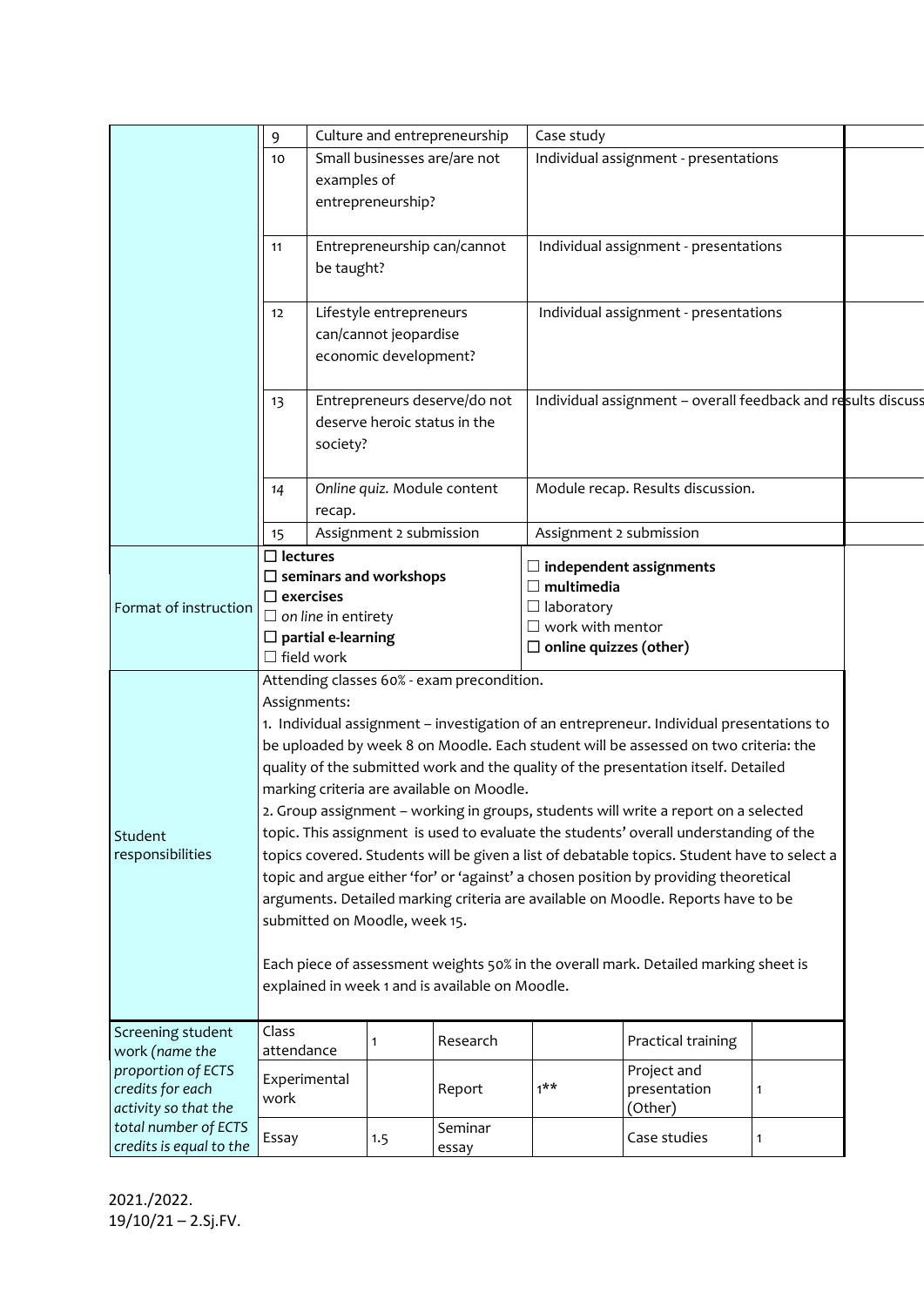| ECTS value of the<br>course)                                                            | Tests                                                                                                                                                                                                                                                                                                                                                                                                                                                                                                                                                                                                                                                                                                                                                                                                                                                                                                                                                                                                                                                                                                                                                                                                                                                                                                                                                                                                                                                                                                                                                                                                                                                                                                                                                                                                                                                                                                                                                                                                                                                                                                                                                                                                                                                                                                                                       |              | Oral exam                             | $1*$                            | Quizzes | 0.5 |  |  |  |
|-----------------------------------------------------------------------------------------|---------------------------------------------------------------------------------------------------------------------------------------------------------------------------------------------------------------------------------------------------------------------------------------------------------------------------------------------------------------------------------------------------------------------------------------------------------------------------------------------------------------------------------------------------------------------------------------------------------------------------------------------------------------------------------------------------------------------------------------------------------------------------------------------------------------------------------------------------------------------------------------------------------------------------------------------------------------------------------------------------------------------------------------------------------------------------------------------------------------------------------------------------------------------------------------------------------------------------------------------------------------------------------------------------------------------------------------------------------------------------------------------------------------------------------------------------------------------------------------------------------------------------------------------------------------------------------------------------------------------------------------------------------------------------------------------------------------------------------------------------------------------------------------------------------------------------------------------------------------------------------------------------------------------------------------------------------------------------------------------------------------------------------------------------------------------------------------------------------------------------------------------------------------------------------------------------------------------------------------------------------------------------------------------------------------------------------------------|--------------|---------------------------------------|---------------------------------|---------|-----|--|--|--|
|                                                                                         | Written exam                                                                                                                                                                                                                                                                                                                                                                                                                                                                                                                                                                                                                                                                                                                                                                                                                                                                                                                                                                                                                                                                                                                                                                                                                                                                                                                                                                                                                                                                                                                                                                                                                                                                                                                                                                                                                                                                                                                                                                                                                                                                                                                                                                                                                                                                                                                                |              | Project                               |                                 | (Other) |     |  |  |  |
| Grading and<br>evaluating student<br>work in class and at<br>the final exam             | 60% class attendance is necessary.<br>*Were students do not achieve a pass mark on both units of assessment, they will<br>undertake an exam (written or oral).<br>**Where students fail any of the components of the group work, they will be allocated<br>an individual PowerPoint presentation on a specific topic.                                                                                                                                                                                                                                                                                                                                                                                                                                                                                                                                                                                                                                                                                                                                                                                                                                                                                                                                                                                                                                                                                                                                                                                                                                                                                                                                                                                                                                                                                                                                                                                                                                                                                                                                                                                                                                                                                                                                                                                                                       |              |                                       |                                 |         |     |  |  |  |
|                                                                                         |                                                                                                                                                                                                                                                                                                                                                                                                                                                                                                                                                                                                                                                                                                                                                                                                                                                                                                                                                                                                                                                                                                                                                                                                                                                                                                                                                                                                                                                                                                                                                                                                                                                                                                                                                                                                                                                                                                                                                                                                                                                                                                                                                                                                                                                                                                                                             | <b>Title</b> | Number of<br>copies in the<br>library | Availability via<br>other media |         |     |  |  |  |
| Required literature<br>(available in the<br>library and via other<br>media)             | Zimmerer, T. W., Scarborough, N. M., & Wilson, D.<br>$\overline{2}$<br>(2011). Essentials of entrepreneurship and small<br>business management. Pearson/Prentice Hall.<br>Neck, H. M., Neck, C. P., & Murray, E. L. (2019).                                                                                                                                                                                                                                                                                                                                                                                                                                                                                                                                                                                                                                                                                                                                                                                                                                                                                                                                                                                                                                                                                                                                                                                                                                                                                                                                                                                                                                                                                                                                                                                                                                                                                                                                                                                                                                                                                                                                                                                                                                                                                                                 |              |                                       |                                 |         |     |  |  |  |
|                                                                                         | Entrepreneurship: the practice and mindset. Sage<br>Publications.                                                                                                                                                                                                                                                                                                                                                                                                                                                                                                                                                                                                                                                                                                                                                                                                                                                                                                                                                                                                                                                                                                                                                                                                                                                                                                                                                                                                                                                                                                                                                                                                                                                                                                                                                                                                                                                                                                                                                                                                                                                                                                                                                                                                                                                                           |              |                                       |                                 |         |     |  |  |  |
|                                                                                         |                                                                                                                                                                                                                                                                                                                                                                                                                                                                                                                                                                                                                                                                                                                                                                                                                                                                                                                                                                                                                                                                                                                                                                                                                                                                                                                                                                                                                                                                                                                                                                                                                                                                                                                                                                                                                                                                                                                                                                                                                                                                                                                                                                                                                                                                                                                                             |              |                                       |                                 |         |     |  |  |  |
|                                                                                         |                                                                                                                                                                                                                                                                                                                                                                                                                                                                                                                                                                                                                                                                                                                                                                                                                                                                                                                                                                                                                                                                                                                                                                                                                                                                                                                                                                                                                                                                                                                                                                                                                                                                                                                                                                                                                                                                                                                                                                                                                                                                                                                                                                                                                                                                                                                                             |              |                                       |                                 |         |     |  |  |  |
| Optional literature<br>(at the time of<br>submission of study<br>programme<br>proposal) | 1.<br>GEM reports (various years)<br>2.<br>World Bank - Doing business (various years)<br>3.<br>Amorós, J. E., Cristi, O., & Naudé, W. (2021). Entrepreneurship and subjective well-being:<br>4.<br>Does the motivation to start-up a firm matter?. Journal of Business Research, 127, 389-398.<br>Boldureanu, G., Ionescu, A. M., Bercu, A. M., Bedrule-Grigoruță, M. V., & Boldureanu, D.<br>5.<br>(2020). Entrepreneurship education through successful entrepreneurial models in higher<br>education institutions. Sustainability, 12(3), 1267.<br>Coffman, C. D., & Sunny, S. A. (2021). Reconceptualizing necessity and opportunity<br>6.<br>entrepreneurship: A needs-based view of entrepreneurial motivation. Academy of<br>Management Review, 46(4), 823-825.<br>Feldmann, M., Lukes, M., & Uhlaner, L. (2020). Disentangling succession and<br>7.<br>entrepreneurship gender gaps: gender norms, culture, and family. Small Business<br>Economics, 1-17.<br>Hassan, A., Anwar, I., Saleem, I., Islam, K. B., & Hussain, S. A. (2021). Individual<br>8.<br>entrepreneurial orientation, entrepreneurship education and entrepreneurial intention:<br>The mediating role of entrepreneurial motivations. Industry and Higher Education, $35(4)$ ,<br>403-418.<br>Kalisz, D., Schiavone, F., Rivieccio, G., Viala, C., & Chen, J. (2021). Analyzing the macro-level<br>9.<br>determinants of user entrepreneurship. The moderating role of the national culture.<br>Entrepreneurship & Regional Development, 33(3-4), 185-207.<br>10. Vandor, P. (2021). Are voluntary international migrants self-selected for entrepreneurship?<br>An analysis of entrepreneurial personality traits. Journal of World Business, 56(2), 101142.<br>11. Wang, C., Li, G., & Xu, H. (2019). Impact of lifestyle-oriented motivation on small tourism<br>enterprises' social responsibility and performance. Journal of Travel Research, 58(7), 1146-<br>1160.<br>12. Williams, A. M., Rodriguez Sanchez, I., & Škokić, V. (2021). Innovation, risk, and<br>uncertainty: A study of tourism entrepreneurs. Journal of Travel Research, 60(2), 293-311.<br>13. Zhang, H., Lu, L., & Sun, F. (2021). Changing role of lifestyle in tourism entrepreneurship:<br>Case study of Naked Retreats Enterprise. Tourism Management, 84, 104259.<br>14.<br>15. |              |                                       |                                 |         |     |  |  |  |

2021./2022. 19/10/21 – 2.Sj.FV.